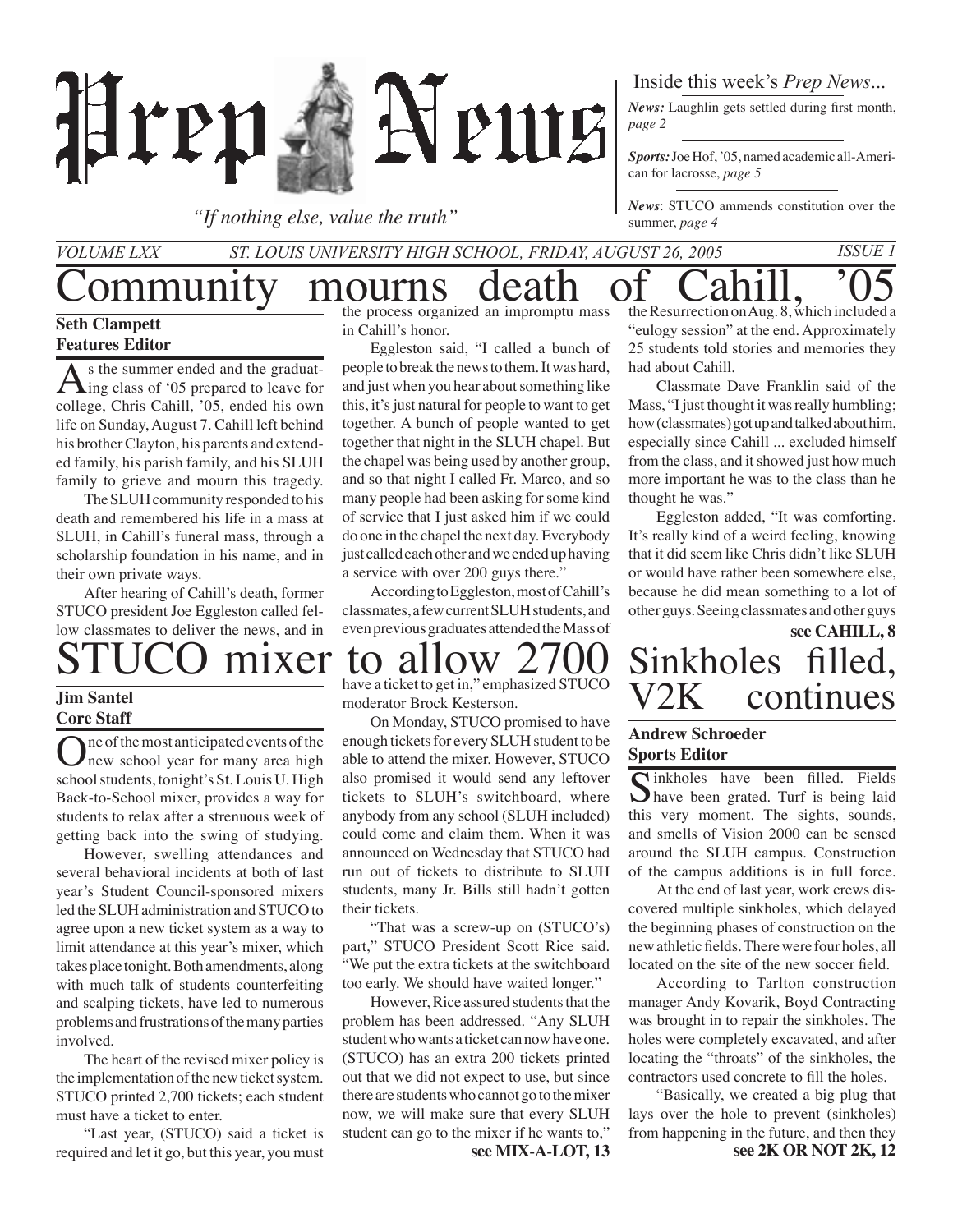

# Laughlin begins transition period Two-minute Exa-

#### **Tim Huether Editor in Chief**

any significant changes have been made at St. Louis University High school this past summer: Vision 2000 has altered the makeup of the campus with work on new parking lots and athletic fields, the grass in Alumni park has been renovated and replaced, smartboards adorn more classrooms, and, perhaps most significantly, a new president has begun to take the leadership of the school. President David Laughlin began learning about the position from former president Paul Sheridan, S.J., in the fourth week of July. Since that time, Laughlin has been "meeting with people and just starting to get really oriented to the information here at SLUH," he said.

Laughlin will completely take over the presidential duties when Sheridan departs following the Family Mass on Sept. 11, Sheridan's final Mass with the SLUH community. Until then, according to Laughlin, "In many respects what I'm doing is the pretty normal business of a president; I just have the benefit in these weeks of working

#### with Fr. Sheridan."

"(Sheridan) has been very humble in the transitioning for me and extremely competent in providing me information and I know that I look forward to having him as a colleague president for some time to come," said Laughlin.

Laughlin has already begun to attend to the "normal business orders of the school," from attending board meetings to meeting with administrators to Father's Club officers.

Laughlin's hiring as the new president was announced last Feb. 9, ending a nearly five-month search for a new president. Although Sheridan publicly announced his intent to leave SLUH on Jan. 4, administrators knew earlier and had begun a private search for a new President. Before long, Laughlin became the clear-cut favorite for the position.

He had served as principal of Rockhurst Jesuit High School, an all-boys school in Kansas City, for five years before leaving last school year. Prior to that, he worked at Creighton Prep, a Jesuit all-boys high school

**see LAUGHLIN, 11** Gym floor replaced following leakage

#### floor would settle down after drying, it was decided that the floor had to be replaced.

"We knew we had to have the floor prepared for the (Mass of the Holy Spirit) on September 9, so we had to make a decision to cut out that wet portion of the floor and

photo by Kyle Kloster

put in new wood. Consequently then, this week, we are screening it and applying the basketball paint lines, but we will put down the polyurethane coating Monday, which

will give it over a week curing time before we can do the set up for the Holy Spirit Mass," said Director of Facilities Patrick Zarrick.

After the finish is applied on Monday, the gym will remain closed for the next seven to ten days to allow the finish to cure.

The annual screening and finishing usually costs about \$3500, but with the extra cost of the floor replacement, the total cost runs approximately \$6000. **see EXAMEN, 12**

### August 26, 2005<br>Two-minute Exa-**Brian Krebs Editor** men adopted be-<br>fore sixth period

As part of St. Louis U. High's mis-<br>
Sion to "foster habits of personal prayer and reflection," SLUH will borrow a page from Jesuit founder St. Ignatius of Loyola's *Spiritual Exercises*: The Examen.

Officially starting Monday, two minutes will be set aside at the beginning of  $6<sup>th</sup>$  period for the Examen (pronounced with a long A as in rAy-mond) for peace and reflection.

Last year President Paul Sheridan, S.J. expressed interest in the Examen (a Jesuit principle since Ignatius' founding of the order in the  $16<sup>th</sup>$  century) to theology teacher Matt Stewart. At the end of last year, Stewart and fellow pastoral director Tim Chik began deciding how to fit the Examen into SLUH's already stacked schedule.

The dynamic duo decided that the Examen should act as an additional opportunity for prayer for the students and faculty. After eliminating directly before school and directly after school as options, the two decided the school would observe the Examen at the start of sixth period.

Chik and Stewart toyed with other times of the day. Directly after activity period was ruled out because it was too early in the morning. Having Examen as close to noon as possible failed when Stewart and Chik realized students would be reflecting more on their stomachs then anything.

In the end, they decided on the start of sixth period because, as Stewart explained, "the day has a natural lull to it. There have been ample opportunities to do things you're proud of—to love, but there have been ample opportunities for failures to love. So, it's a good way to say, 'Wow, most of the day has gone by. How have I done?'"

Since school will still start and end at the same time each day, many wonder where the two minutes for the Examen will come from. One minute has been cut from homeroom. The other minute was shaved from the time between the end of Activity Period and the start of third period.

Jesuits are called to do the Examen two times a day: usually once at noon and once

#### $\sum_{\text{sym to the last}}$ . gym to the lower field behind the senior parking lot for the first half of this past week. Students could not enter the

**Timo Kim Editor**

gym because the Mid-West Floor Company was replacing part of the floor that had been damaged over the summer.

About 150 square feet of floor was damaged during a heavy storm in late July when strong wind blew open the air conditioning vents on the roof of the gym. Rain subsequently fell through to the floor and puddled, eventually causing part of the gym floor to warp, ridge, and buckle.

The damage was discovered when the Mid-West Floor Company came for its annual screening and refinishing of the floor.

AUTION CA **The gym floor during renovation yesterday morning.**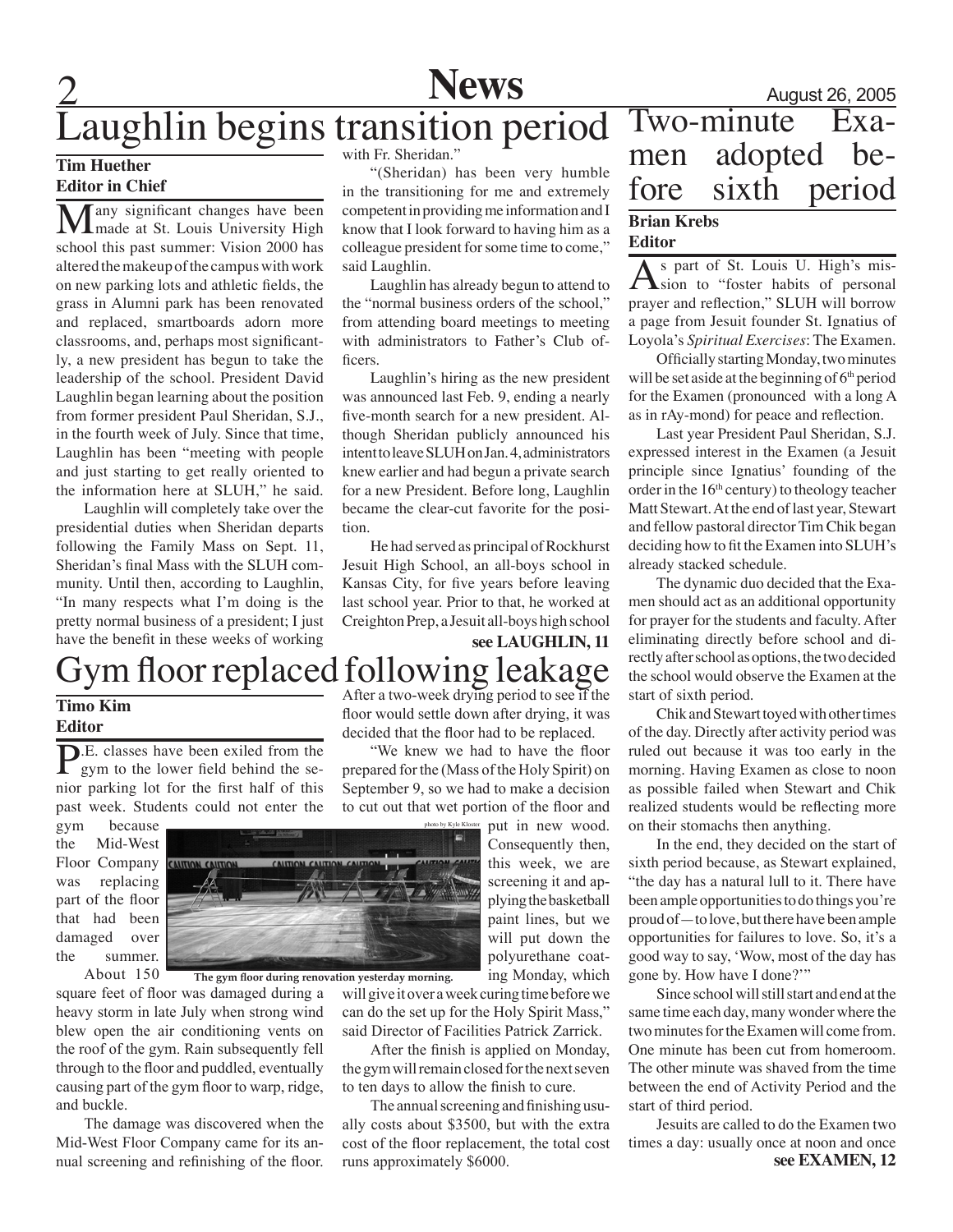## August 26, 2005 **Opinion EDITORIAL** It takes a village to make a newspaper

In past years, the editors of the Saint Louis University High *Prep News* have been accused, sometimes fairly, of hiding in their faraway office, disconnected from the majority of students. As this year's editorial staff, we hope to work against this image and encourage students and faculty alike to approach us to talk about something we have or have not written about and offer their opinions to improve the newspaper.

As a gesture of openness and welcome to the community, we

have included our pictures in the first issue of the paper. We hope others do not interpret this as a pathetically vain grasp for fame. Rather, we want our readers, inside and outside of the school, to know who we are and how they can contact us, whether it be about an issue you have with the paper, an article idea, or a SLUH-related topic you want to discuss.

We also want more students throughout the school to feel that they can get involved in the *Prep News*.

We always encourage involvement from students of all years (especially underclassmen), even if you have never stepped into our office before (J220, across from Mr. John Mueller's art room). We have staff meetings every Friday after school for about 30 minutes, and all students are welcome to join to ask for an assignment, to comment, or even to discuss the content of the week' s issue.

# AP tests taken near- ly double since 2000

#### **Andrew Mueth Core Staff**

As the school year wound down last year, 337 juniors, seniors<br>and several sophomores took Advanced Placement tests as the culmination, for many of them, of a year of study in an advanced class designed in part to prepare the students for these same



tests. Advanced Placement tests are standardized tests on a specific subject matter, the results of which are taken into account by

colleges to count for a varying number of credit hours, from a few hours credit to being freed from the obligation of some entry level courses. The tests are scored between one and five points, with three as the passing grade, although some highly selective colleges accept only fours or better, and some accept only fives.<br>see NO. 1 AP, 10

We would also like to clear up some misunderstandings about our staff and reporters. A first-time writer does not necessarily make a commitment to the paper. If someone wants to write, he can write one article, decide our newspaper is not for him, and never step in our office again. Also, you do not have to be invited to write for the *Prep News.* All of the writers on our staff came to the office on their own at different times during the past three years and decided

**Top row: Seth Clampett (J123, M104), Brian Krebs (M112), Kyle Kloster**  for themselves that being part of the newspaper was enjoyable and worthwhile.

> In addition to reaching out to the students, the *Prep News* staff hopes that more people from all areas of the community get involved in the newspaper this year. As stated in our Platform/Policy, the *Prep News*  "strive(s) to inform the SLUH community about events and people." The Prep News is directed not just to the students, the faculty, or the parents, but also to the SLUH family as a whole. We believe that greater dialogue and

**(M103, M110)** 

**Bottom row: Andrew Schroeder (M113, M118), Tim Huether (J127, M108), Timo Kim (M103, M110)**

understanding between the individuals within a group brings that group closer together, and we feel that the *Prep News,* and specifically the Opinion page, is a great way to foster that ideal. We hope that everyone—parents, administrators, faculty and staff, alumni, and students—realizes that the Opinion page is for them and will

### Schroeder completes trio of 36s for '04-'05 **see PN 70, 10**

#### **Tim Huether Editor in Chief**

Oh yeah, it's right that way, just about another eight miles or so on your left," said the old man with a long white beard on the morning of June 11, 2005. "It looks "

like a big prison. You can't miss it." "All right, thanks," replied befuddled senior Andrew Schroeder. Schroeder continued driving past the old gas station, further down Gravois Rd. to Northwest Senior High School, where later that day he would earn a 36 score on the ACT, the highest score possible. Looking back, Schroeder recalls a sense of relief "when I finally saw the 'big prison' on the left. I thought I was going to keep driving forever and not find the school." Schroeder also mentioned the location of the school as being "in the boondocks."



**Schroeder hopes his 36 unlocks the door to Notre Dame.**

Schroeder had taken the ACT two times earlier, earning a 30 each time, but was determined to take the test only one more time **see THRICE, 14**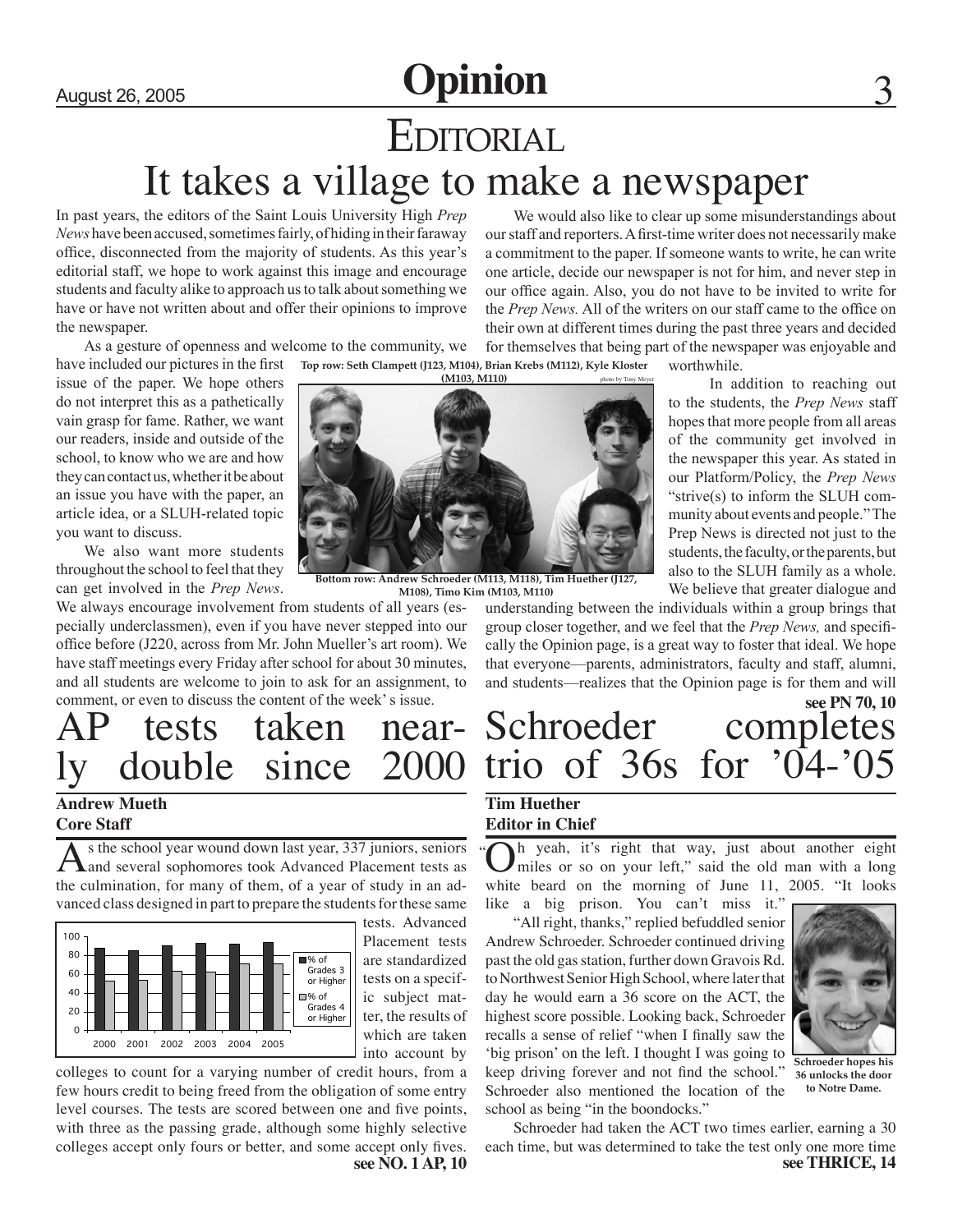### **News** August 26, 2005

## STUCO reviews and amends Constitution

#### **Timo Kim Editor**

From the Bill of Rights and other<br>
amendments to judicial precedents, Americans have modified and qualified their Constitution to keep it relevant as the nation ages and changes. Although perhaps lacking the same historical significance, the Student Council (STUCO) Constitution is undergoing a similar revision process in preparation for this school year.

Throughout August, especially in the last week, senior, junior, and sophomore STUCO officers have reviewed their constitution and proposed changes and rewordings. STUCO plans to complete a revised form of their constitution and make it available to students by Monday.

President Scott Rice explained, "(STUCO) wanted people to take us more and more seriously as a government body. I think in the past people have viewed us more as just a cheering squad. ... I was glad we just reviewed the constitution, because in the past, I don't know that we have used it as much as we should have." Pastoral Officer Dan Finucane added, "(The constitution) is not necessarily something we know by heart, but something we use in everyday leadership. We should be on task. (Last year) there were instances in which it was evident that people hadn't read the constitution."

Several notable changes include the creation of a House of Governors, and the ability of STUCO moderator Brock Kesterson to appoint new temporary commissioners. Other changes include rewording of officer and homeroom representative duties to clarify the responsibilities of STUCO members, and making adjustments to the STUCO election rules.

The House of Governors will bring together the presidents of each of the different clubs around SLUH to discuss the schedules and funding of each club and decide on the chartering and disbanding of clubs. Although it will be chaired by STUCO Vice President Max Magee, the House of Governors will operate separately from STUCO and will function as a mediator between the administration and SLUH extracurriculars.

"The House of Governors is going to be a streamlined governing body that will be able to encompass all the organizations at SLUH, and by encompassing all the

organizations, we will be able to create better communication between the organizations and students. We will be able to create more opportunities for the upperclassmen at SLUH, and also create a great communication network for the adminstration to talk to the student leaders," said new ASC teacher Michael Herman, who worked with STUCO members to develop the House of Governors.

In addition, Kesterson can now create temporary STUCO commissioner positions in order to fulfill unforeseen STUCO needs. For example, this year, Kesterson appointed senior Matt Ludwig to the position of Technology Commissioner. Ludwig will set up and update the STUCO website and help the junior STUCO officers develop their own website.

However, unlike the elected positions, the commissioner positions will exist only for a year, although they may be renewed if necessary. Moreover, depending on the nature of the office, the commissioner positions may become elected positions.

"The STUCO that's going to be for next year identifies their goals and what they want to do," said Magee. "If some responsibilities fall too harshly

### **see STUCO, 7** Drainage problems solved in Alumni Park

#### **Kyle Kloster Photography Editor**

St. Louis U. High's Alumni Park, the  $\sum$  square plot of grass between the upper field and the Jesuit wing, flooded for the last time over the summer. SLUH fixed several broken sections of its drainage system, and added more pipes to prevent the kind of supersaturation that the Alumni Park and adjacent grounds have endured for what Director of Maintenance Ray Manker estimates to be seven years.

According to Director of Facilites Patrick Zarrick, cracked underground drainage pipes along the western side of school clogged the draining of water from that area. The excess water, as well as the overflow from the roof, gathered in the low spots in Alumni Park.

"Alumni Park didn't have a drain system developed enough to handle all the water it was getting," Zarrick explained, so water backed up in Alumni Park and even flowed into the parking lot.

The problem arose, Manker explained, approximately seven years ago, when SLUH had a fire escape stair added to the Jesuit wing, and the construction ruined the original clay tubes installed alongside the school building in 1924. The trucks and machinery that rolled across SLUH grounds cracked the drainage pipes running underground. Since then, those broken pipes have caused water to back up on the field above the pipes and on Alumni Park.

To repair the system, Zarrick explained, "I looked at (the drain problems) with Frank C. Mitchell Plumbing last spring, and (Mitchell) had given me a plan to address (both areas)." Mitchell Plumbing dug out all the underground storm drains and replaced them along the main building wall. In the Alumni Park area, they excavated the one drain, and added several more drains in the low spots.

According to Manker, both drainage systems flow into a pipe that empties into the storm drains on Berthold.

Zarrick also described, "a similar problem with two downspouts and drains on the east side, the alley side. While Mitchell was here, they tore those out and replaced those as well."

According to Zarrick, the cost for the repairs and installation of new PVC pipes totaled approximately \$15,000.

The flooding and drain installation had also left Alumni Park's grass in bad shape. According to Manker, the original plan called for replanting the grass after the Back-to-School mixer, but Father Sheridan asked that the grass take root as early as possible to be ready for the beginning of the new school year.

To regrow the field, Zarrick explained, SLUH uprooted the remaining of the halfdead Alumni Park grass and hired Davey Tree to slit-seed the field, a process that aerates and seeds the ground simultaneously. Slit-seeding allows the grass to germinate faster, according to Zarrick—in approximately eighteen days.

When exactly the grass will be healthy enough to endure walkers is uncertain, but already the seeds have sprouted.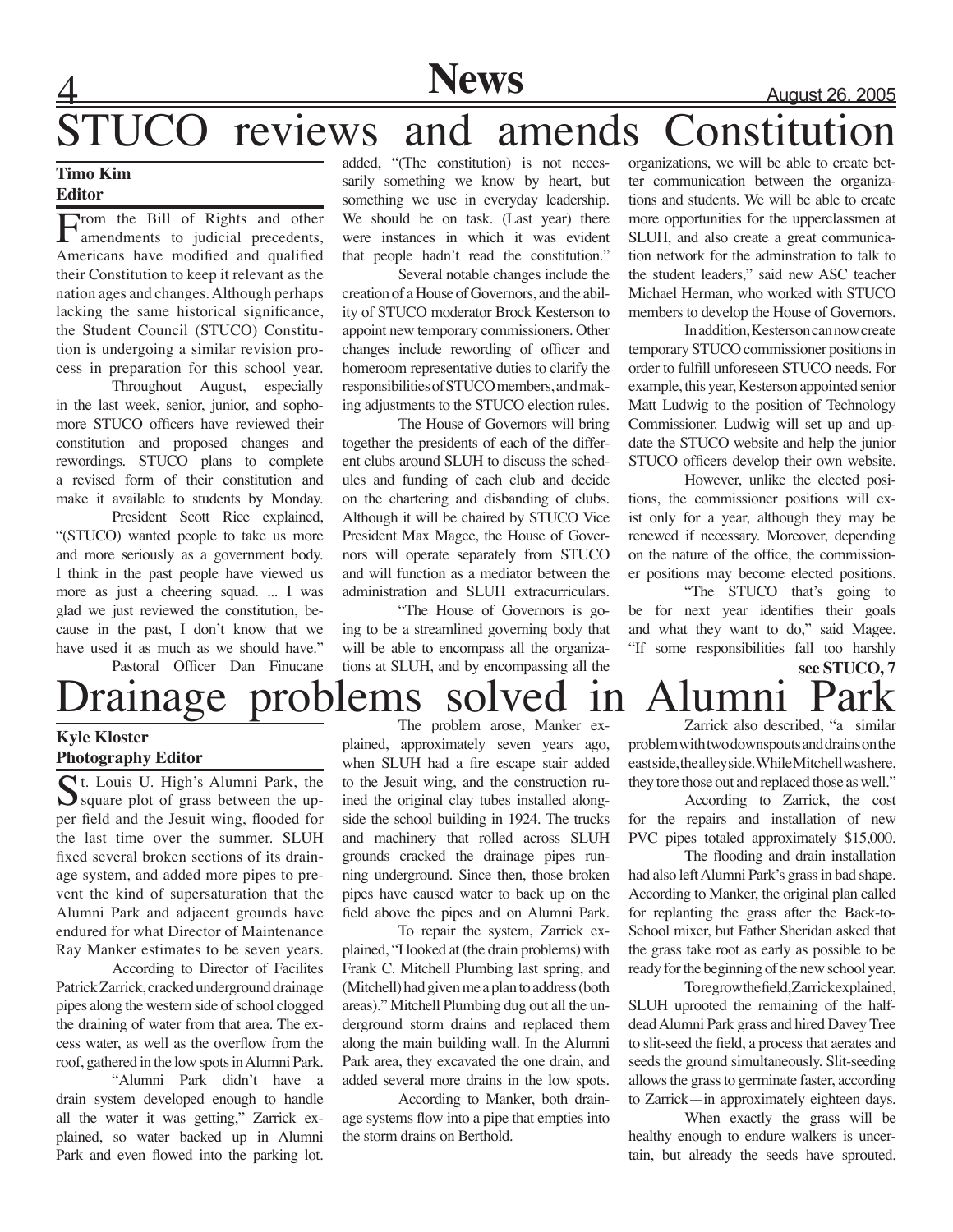### August 26, 2005 **Sports**

## Footbills set for '05 season

#### **Tim Glaser Reporter**

As yet another school year starts, an-<br>
other hopeful St. Louis U. High football season looms upon us. The Footbills hope to build on last year's 7-3 record, and under the leadership of captains Eric Hunt, Jim Sansone, Scott Rice, and Stephen Simmons, the season looks promising.

Senior Paul Chaney will graciously give up his former position at cornerback to lead the Jr. Bills' offense as quarterback, adding his tremendous speed to that of Simmons'.

Simmons will again take his spot at the halfback position, where he rushed for 1,269 yards on 212 carries last season.

Chaney and Simmons will be joined in the backfield by safety-turned-fullback Jim Sansone. This season will be the third season of varsity football for the trio.

Chaney will be throwing to a brand new receiving corps, which includes the likes of Hunt and junior Willie Shipp. Both players have varsity experience and great speed.

The offensive line will start four se-

niors and one junior, Niko Mafuli, as the only returning starter. The guards, Ben Farley and Matt Starnes, both saw time last year but suffered injuries which greatly lessened their field time.

As for the defense, the team will return with their entire secondary from last year: senior Anthony Alessi, Hunt, Shipp, and Sansone, who will all be playing on both sides of the ball. Last year, the INTbills intercepted 10 passes; Hunt led the interceptions with six. Chaney referred to them as "one of the best in the area."

Senior Chris Hoffman will make the transition from fullback to play middle linebacker in his third year of varsity football, while Rice looks forward to getting some time this year after standing on the sidelines with injuries the past two seasons. A healthy Rice should fit well at the defensive end position with his brute strength and toughness.

Head Coach Gary Kornfeld said, "The guys have been working hard... I'm looking forward to getting the year started."

The team will kick off its season next Thursday night against Parkway South in the SLUH stadium at 7 p.m.

#### Track takes third in State meet **Andrew Schroeder** tory, also good for a new school record.

#### **Sports Editor**

While most students were enjoying their first weekend of summer vacation, the St. Louis U. High track and field team was busy running to a third-place finish at the state track meet. The meet was held last May 29 and 30 at Lincoln University in Jefferson City.

The Trackbills qualified for six events and scored points in all but one of those events for a total of 46, just one point behind the second-place finisher, Jefferson City, and six behind the first-place team, Lee's Summit North.

The star of the meet for the Jr. Bills was senior Paul Chaney. He qualified for the 100-, 200-, and 400-meter at the sectional meet and then ran quite well in all three events in Jefferson City.

"I was pretty pumped for the 100 to start offtheday, but also a little nervous," Chaney said.

His anxiety did not show as he sprinted to a first-place finish in the 100, running the fifth-fastest time in state his-

Chaney went on to win the 200 and place third in the 400, setting new school records in both of those events as well. He finished with 26 points, over half of the team's total points.

"I was happy that I could do my part to help out the team," Chaney said.

Coach Jim Linhares said, "Arguably, (Chaney) is the premier track athlete in the state of Missouri right now. For (him) to be a double state champion, as a junior, in premier sprint events, is unbelievable. You'd put it on the list of best athletic accomplishments of a SLUH graduate."

**see TRACK, 6** Not to be overshadowed by his classmate, senior Stephen Simmons held his own on the Lincoln University track and pitched in with 15 points. Simmons ran in the 100 and 200 with Chaney and then added the 300 hurdles to round out his resume. He placed high enough to earn points for the BronzeMedalBills in each of his three events as well, winning fourth in the 100, seventh in the 200, and second in the 300 hurdles.

## Water polo ready to go-go

#### **Greg Mantych Reporter**

After a bitters weet and hard-fought third-<br>place finish in last year's districts, the St. Louis U. High water polo team hopes to dominate play in the water this season and grab a state championship in November.

However, this feat will not come easily, as five of seven starters from last year will be replaced. The 2004 team, which finished 21-4, had several wellrounded players, including leading scorer and Player of the Year Tim Heafner.

"We lost a lot of talent," lamented head coach Paul Baudendistel. "However, we currently have a ton of strong players, as well as one of the best off-seasons out of any of the other schools."

The club team, which the players are a part of during the months before the season, won both the spring and summer high school tournaments and participated in other matches, including the National Junior Olympics.

Part of the reason the  $H_2$ Obills hope to do so well is team depth. "This year we have no one su-

perstar," Baudendistel said, "but rather a full lineup of equally solid players." Most of the players themselves also seem confident about their chances at a successful season. "We may have lost a lot of good players," commented senior co-captain

Jon Dombek, "but so did many of the other teams ... so anyone has a good chance." Hope for victory seems as bright as

ever with returning seniors such as Mark Abram, who scored 27 goals last season, second highest on the team, and goalie Tony Kruse, who has made strong improvement between seasons.

Kruse will replace Rick Bettger at goalie. Bettger had a solid 67.9 save percentage last year and left a big suit to fill at the position. However, no one doubts Kruse's capabilities.

Sophomore Tim Dale also hopes to see a good amount of varsity action.

The Jr. Bills kick off their season on Tuesday, Aug. 31, at Parkway Central. All those who want to see high-intensity action and a good game are encouraged to come.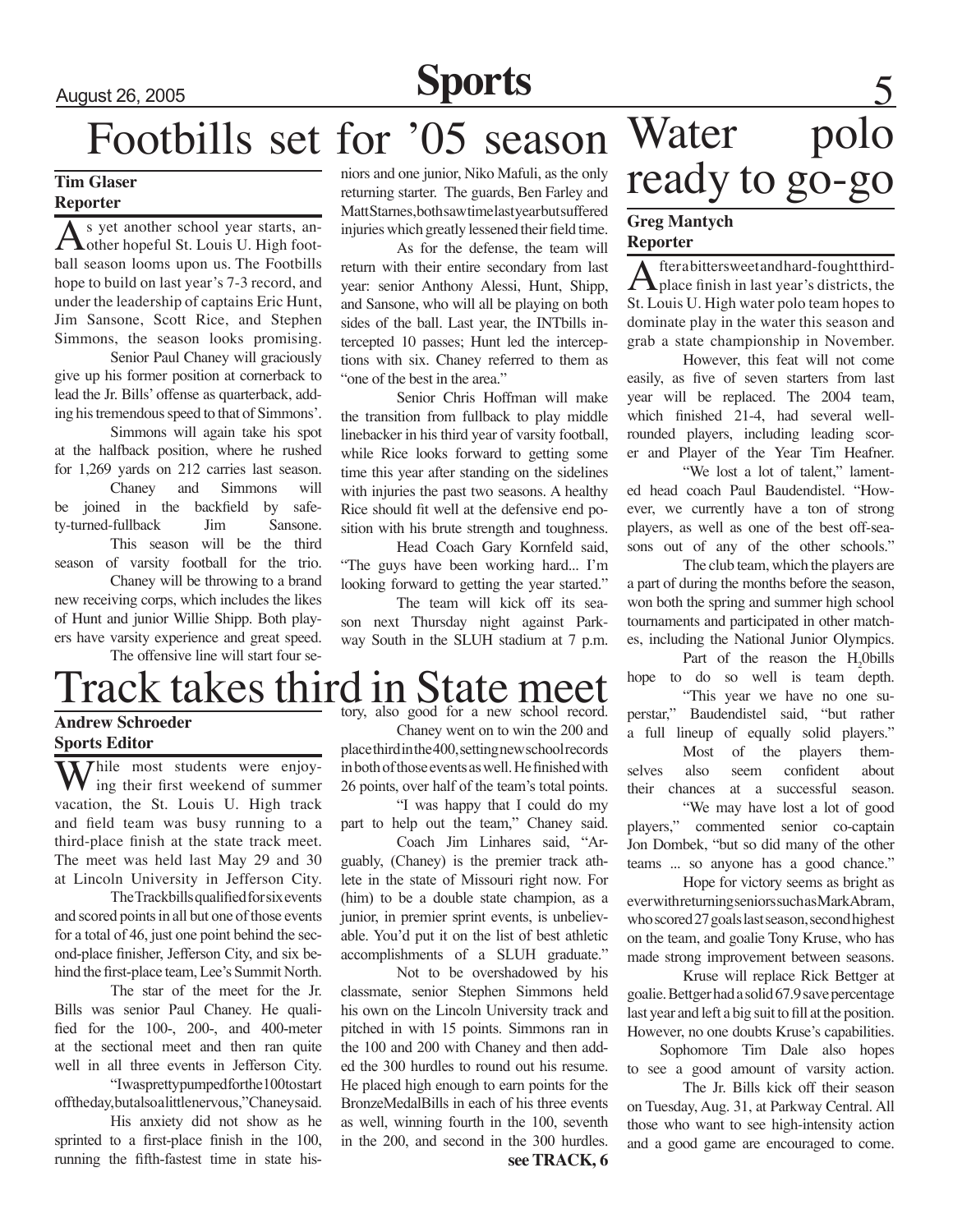### **Sports**

### **Mike Eilers** LAX captain Joe Hof named Academic All-American

#### **Reporter**

The St. Louis U. High lacrosse team<br>suffered a disappointing defeat at the hands of Parkway South to end last year's season. However, the team received some good news during the end-of-season banquet at the beginning of this summer for three team members. Phil Hof and Larry Howe were named to the All-Conference team to honor their excellent performances over the course of the season. Both team captains Hof and Howe helped to improve the club's record over the previous season, and led the team into the playoffs.

However, the biggest surprise came when the coaches announced that Joe Hof had been named Missouri's Academic All-

### Rawlingsbills fall in Sectional

#### **Justin Rottger Reporter**

Last spring, Basebills Nation wild-ly anticipated a playoff run that would take them right to Taylor Stadium in Columbia. However, the Jr. Bills came up short in their sectional game against MCC rival Chaminade.

After defeating Ritenour 11-2 to win the Class 4 District 6 Championship, SLUH (19-6) travelled down Highway 40 to meet the Chaminade Red Devils (14-11).

Chaminade tagged pitcher Ryan Morgan, '05, for two runs in the first inning. and led 3-0 midway through the third inning.

After the Jr. Bills answered and scored their first run of the game in the bottom of the third, Chaminade then added

American. Only four players were named All-Americans throughout all of Missouri. However, because of Hof's outstanding academic performance during high school and his amazing job on the field, he was the only player in the state of Missouri to receive the Academic All-American standing. Looking at Hof's offensive performance for the season, it is not suprising that he was chosen for this award. During the season, Hof had the team high of 42 goals with 19 assists for a total of, 61 points, providing much of the LAXbills offensive output. As a captain of the team, Hof motivated the team through his own enthusiasm and tenacious play on the field.

These three teammates led the SLUH lacrosse team by setting an example with both their on-and-off field actions.

to their lead in the top of the fourth, and again in the seventh to extend the lead 5-1.

But SLUH would not allow the Red Devils to get away without a fight. The comeback attempt fell just short, as the Jr. Bills scored only two runs in the bottom of the seventh to end the game 5-3.

The talent of the SLUH varsity baseball team could not get the job done, but one cannot fault them for another excellent season under head coach Steve Nicollerat. Throughout the season they gave their fans more and more reasons to cheer them on.

A new park to call home, (hopefully) by next spring will perhaps increase the spirit of SLUH baseball, and Nicollerat will look to 2006, when a new squad will try once again to make the

### **TRACK**

#### (from 5)

"In terms of points, (Chaney and Simmons) anchored the third place trophy we got at state," Linhares said.

The last event the JackieJoyner-Kerseebills scored points in was the 3200. Recent graduate Alex Muntges won seventh place, while senior Ben Murphy-Baum edged him out for sixth place. Both distance runners broke the school record in the race and earned the Trackbills five much-needed points in the process.

In the long-distance category was the 4x800 team, comprised of graduates Henry Samson, Charlie Samson, John Kelly, and Pat Mannhard. The quadruple alliance finished in tenth place, just two spots away from all-state awards with an 8:03 time. Henry Samson led the charge with a sub-two-minute split time "for the first time in his life," according to Linhares.

In terms of the entire season last year, Linhares was very pleased, especially with the culmination at the state meet. The third place finish marked the first time a SLUH track team has ever won a trophy at the state meet.

Looking forward to next season, Linhares said, "We're still a team that needs to build depth. We don't have a lot of points to score in the jumps, and we didn't score a lot of points in the sprint relays last year because a lot of those guys were young. With the young guys that we have coming in, we should certainly be really, really dangerous at the state meet."

Linhares mentioned seniors Cliff Leek and Nick Dennis and junior Niko Mafuli as part of the up-and-coming throwing team that will help next year. "You also have (senior) Jason Esslinger who is ready to jump 6 feet, I think," Linhares said. Finally, looking forward to next

year's rising talent, Linhares mentioned Andrew Blackmon, Kaelan Mayfield, Peter Kidd, and Ryan Brennan as some of the underclassman that will hopefully help the Trackbills return to Jefferson City to chase the coveted first place trophy.

Assistant coach Tim Chik summed up, "We are looking to win this year."

### **Killian Hagen** Pennbills finish third in state

#### **Reporter**

The varsity tennis squad paved its way to state with sweeping victories all season long, and then a district championship to earn a spot to compete in state.

The T-Bills took third place in state as a team, with each member of the team winning his first round match, and Abe Souza

winning fifth place as an individual player. "It was so great to finally break through to state this year after losing by one

match to Chaminade the past two years in the district finals," said senior Steve Hipkiss. Looking forward to next sea-

son, "There's no reason why we shouldn't get first or second this year if we can just beat Rockhurst," Hipkiss added.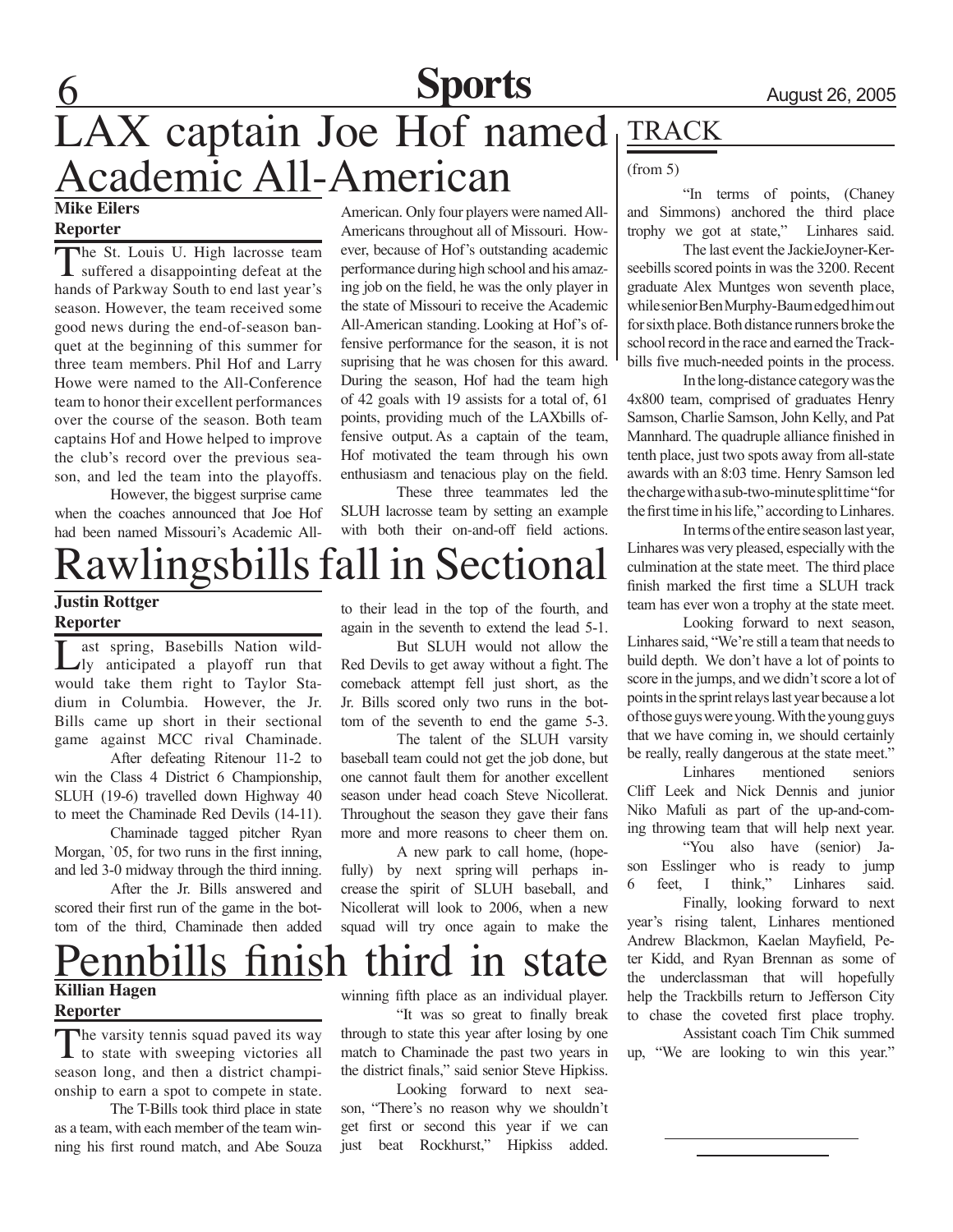August 26, 2005

**News**

### PLATFORM POLICY

As the student-run newspaper of St. Louis University High School, the *Prep News* is a weekly publication which strives to inform the SLUH community about events and people, with its focus on those pertaining to the school, primarily through the written word.

The *Prep News* is neither the voice of the administration nor the students. Rather, the newspaper serves to gather and disseminate information for the entire school. The *Prep News* editors and staff members make every effort to be objective in their news coverage and editing, and they strive for fair and accurate athletic reporting.

The organizational structure of the *Prep News* differs slightly from that of recent years. This year the *Prep News* has one editor in chief, one sports editor, and one features editor, one photography editor, and two editors. The members of the editorial staff are coworkers and share the duties of writing, copyediting, layout, and staff management. The editors are supported by a core staff of regular reporters, who are frequently underclassmen.

It is the role of the editors to seek out and facilitate the reporting of all significant news at SLUH. While any faculty member or student is welcome to submit suggestions for potential articles, the *Prep News* is never obligated to publish any article idea;

The Volume LXX *Prep News*

editorial policy serves as the vehicle of personal opinion, whether from students, faculty, or others wishing to voice an opinion. All topics discussed in the section will be related to St. Louis University High School.

Nothing published either as an editorial or as a letter to the editor should be considered the opinion of the school, the administration, or anyone other than its author or authors.

 A *Prep News* editorial is the opinion of the editors on a particular topic. In their writing, the editors will make a strong attempt to express their views in a clear and accurate fashion; they will also strive to offer solutions if the editorial focuses on a problem.

Either in response to something in the editorial section or simply in an effort to express one's opinion about a SLUH-related topic, every member of the SLUH community is welcomed and enthe editors reserve the right to deem any potential article un-newsworthy and retain it from publication for this or any other reason.

Our primary goal as editors of the *Prep News* is clear, accurate writing, and careful editing. But we do attempt to include some visual expression—photography, drawing, technical aids, etc.—in every issue. Despite our desire to make the paper visually appealing, we commit ourselves not to allow form to supersede substance.

The *Prep News* strongly encourages underclassman involvement, and our office on the second floor of the Jesuit Wing, room J220, is always open for involvement, criticism, praise, or suggestions. Without student reaction and feedback, the *Prep News* could not function.

If the *Prep News* is inaccurate, we will try to correct any significant error in the following issue.

Furthermore, the editors assume sole responsibility for the text of news and sports articles, features, and editorials. We encourage faculty or students who take issue with the manner in which the news was reported or find an error to bring it to the attention of the editors, not the individual reporters.

This is the platform of the editors of Volume LXX of the *Prep News*.

### Editorial Policy

couraged to submit a letter to the editors.

Every letter recieved by the editors will be read and given consideration. All the letters must be signed, but the author's name may be withheld from publication by request.

The *Prep News* editors reserve the right to edit any submissions for publication in order to meet grammatical standards, but they will not skew the author's original intent. Also, the editors reserve the right to withhold from publication any submission if it is deemed vulgar, tasteless, or otherwise inappropriate.

All authors wishing to have letters published must submit them by 4:00 p.m. the Wednesday before the letter is to be published.

Letters can be given to any *Prep News* editor or moderator. In addition, letters can be mailed to the *Prep News* courtesy of St. Louis University High School, 4970 Oakland, St. Louis, MO 63110, or e-mailed to prepnews@sluh.org.

### **STUCO**

#### $(from 4)$

do," said Magee. "If some responsibilities fall too harshly on someone, (they) can appoint someone to handle a separate task."

The Pastoral, Social, and Sports commissioners have become the Pastoral, Social, and Sports officers, with the commissioner title relegated to the positions appointed by the moderator. Also, the Sports Officer has become more of a "spirit officer," in charge of not only attendance at sports activities, but also theater, dance, and other SLUH activities.

Whereas previous sophomore and junior STUCO class representatives usually learned their responsibilities from their predecessors, the duties of future sophomore and junior STUCO class representatives will be defined in the constitution.

In terms of previous elections, candidates who lost in an officer election could then submit their name in the commissioner elections. However, STU-CO has since disallowed that practice.

 Kesterson explained, "I want people (in STUCO) who are committed and have some conviction and so if you want to run for this, I want you to run for that and put everything into that. (Otherwise), to me, you are kind of trying to get involved at the last second and trying to invade what (others) are doing."

Although the other changes are more or less settled, the redefining of homeroom representative responsibilities is still in progress. For instance, STUCO has decided to meet with homeroom representatives a month before every Forum to have them gather topics in homeroom. They are also considering putting homeroom representatives in charge of announcements and student-run prayer services.

Although this is the first time STU-CO has revised its constitution since its drafting three years ago, Kesterson sees the revision process becoming a regular STUCO endeavor.

"I don't necessarily think we are looking at a yearly revision, but if something comes up, there's no reason to wait," said Kesterson. "(We) don't give (ourselves) a timetable. I think it's a constant process and if something needs to be done, we'll take care of it then."

A n n n o u n c e m e n t

Fr. Sheridan will be hosting his last family Mass at SLUH on Sunday, Sept. 11 at 9:30 a.m.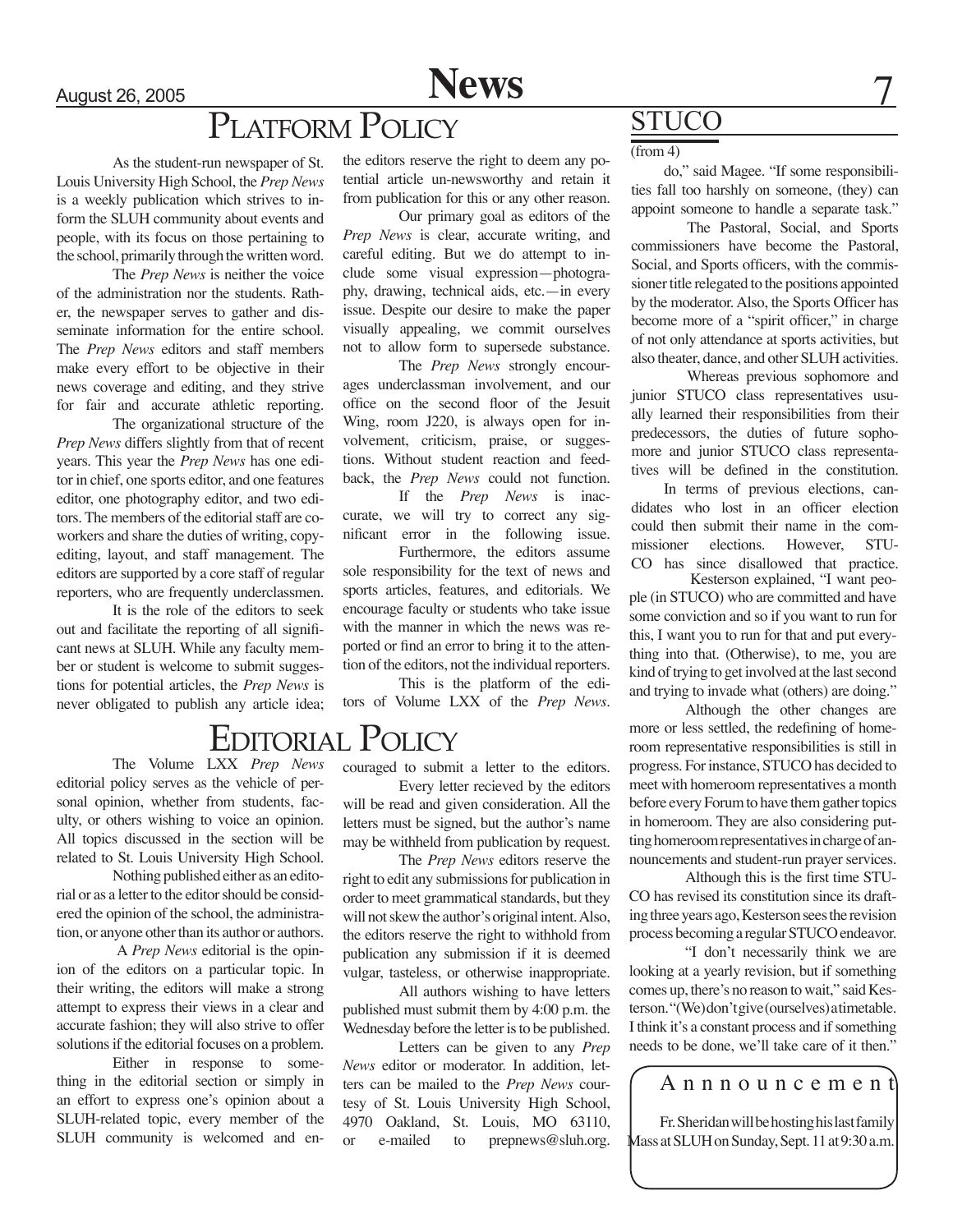#### August 26, 2005

### **CAHILL**

#### (from 1)

that knew him was comforting rather than just being alone in your house thinking about it. It was very comforting."

Cahill's father Kevin said of the seniors' actions, "It was a wonderful thought. Of course, we were not able to attend (the Mass of the Resurrection), but we got excellent reports that there were upwards of 300 kids there on such short notice, and that it was a wonderful, wonderful event."

Many of the graduating class also attended Cahill's funeral mass at St. Alphonsus Rock Church on Aug. 13. Frs. Sheridan, Cummings, and Houlihan helped Fr. Potts say the Mass. Potts delivered what has been called an "uplifting" eulogy and helped comfort the mourning family and congregation.

Potts said in his message that it was a "time of questioning…Why now? Why Chris?" but also consoled the congregation with the message that "funerals are not for the dead, for he is with his God. Funerals are for the living, and we should remember God has already forgiven us, and God is waiting patiently for his prodigal sons and daughters to return to him."

Potts also asked the members of the church to "learn something from this tragedy. Find someone to talk to. And especially remember that '(You are) worth something."

Towards the conclusion of the Mass, Sheridan spoke a few words about family, specifically mentioning the SLUH family, calling Cahill's classmates up to help say the final blessing over his body.

Kevin Cahill said of SLUH's support, "They were all great guys. Some he knew better than others through wrestling and through other activities at the school. We thought highly of that—they were there to support us in our time of need."

Sheridan said of the seniors, "I am very proud of his classmates in the way in which they showed their love and support."

Cahill's parents have started the Christopher K. Cahill Scholarship Foundation in memory of their son and are raising money that will be intended to help youth. They do not know its focus yet, nor where the money will go.

Franklin and Eggleston decided to help the Cahill family by raising money for the family's scholarship. Said Franklin, "On the

night we found out when the funeral was, and how they posted in the paper about how the family wanted to do a scholarship, me and (Eggleston) decided to try to get the class to donate as a whole, because we thought it would mean more. So, I made little letters, and me and (Eggleston) passed them out at the wake and the funeral. People have just been giving us money."

Eggleston said, "With the help from just individual class members, Fr. Sheridan, and the Mother's Club, we've raised over \$2000 so far."

Eggleston and Franklin plan to donate the money to the family privately before they leave for college.

On Tuesday, Sheridan reflected, "God has gently ushered Chris into his kingdom, realizing this person who was suffering will now have all his sorrows and sufferings (relieved). He will be at peace with his creator. God sees through our sufferings and poor decisions and loves us regardless. Our merciful God brings creation to himself in a loving and wonderful manner."

Friend and classmate Dave Caldwell said, "He was just an all-around cool guy. He was one of the main reasons why wrestling was so fun, just watching (him) do the moves he could do. He was really good to watch."

Caldwell also said he would remember "the passion (Chris) had for everything he did and especially his artwork. He was a really talented artist. He was really passionate about wrestling even though he had not wrestled his senior year for personal reasons. He was the most passionate guy I've ever known. He just put his heart and soul into pretty much anything he did."

Franklin retold an anecdote about Cahill: "Probably one of the funniest memories of him during wrestling was when Mr. Curdt, who thought he was really good at breakdancing, and Chris had a break-dancing competition, and Chris just slaughtered him."

English teacher and wrestling coach Tim Curdt said of Chris, "He was a special kid. You could tell the minute he got interested in wrestling; he was the kind of kid who could draw a lot of kids to him in terms of his energy and his presence. I think he ended up convincing a few other kids to come out for wrestling, too. He was a big part of the

success that group had as freshmen, sophomores, and juniors. He was a real dynamic kid and a pretty significant presence on the team. He was neat to have around."

Curdt also said, "He was complex. You couldn't pigeon-hole him in one area, which I think was one of his strengths. It also made it at times hard to get to know him as much as you would have liked to. Incredibly talented, but very private. Very personal. He would not want (you) to know what he was feeling all the time."

Both Curdt and wrestling coach Don Steingruby remember a particular story about Cahill. Curdt said, "He beat a kid from Zumwalt West. It's a really good school and a really tough kid, and Chris just went out and bear-hugged him and pinned him. It was just quick. ... Chris got him right away."

Curdt continued, "When he breathed really hard when he was excited, his eyeballs would look like they would pop out of his head and his cheeks would puff out, and he would go up and down the freshman lineup after that match to get everybody else pumped up for the match. And he just stared at them and his eyeballs were popping out and his cheeks were puffing. I think our kids were simultaneously inspired and terrified."

Eggleston said he would remember Chris because "he was incredibly talented. He was the best dancer at our school. He came out with several rap CDs. He was going to the Chicago Institute of Art. Sometimes he'd go by (in the hallway) high-fiving guys. He had like a unique high-five. He had belt buckles that he would wear that were really unique. He definitely had style."

Kevin Cahill remembered "just how excited (Chris) was about his art exhibit senior year. Several students were (praising) his artwork, but he was very complimentary of the others as well. That was kind of fun to see. He was an unselfish person. He had quite a bit of talent, but he also equally recognized talent in others and helped guide them as well."

Art teacher John Mueller quoted his letter of recommendation for Chris and said, "His character was very strong. He really cared about his family and his friends. I had many conversations with him over this time in his high school life about his goals and his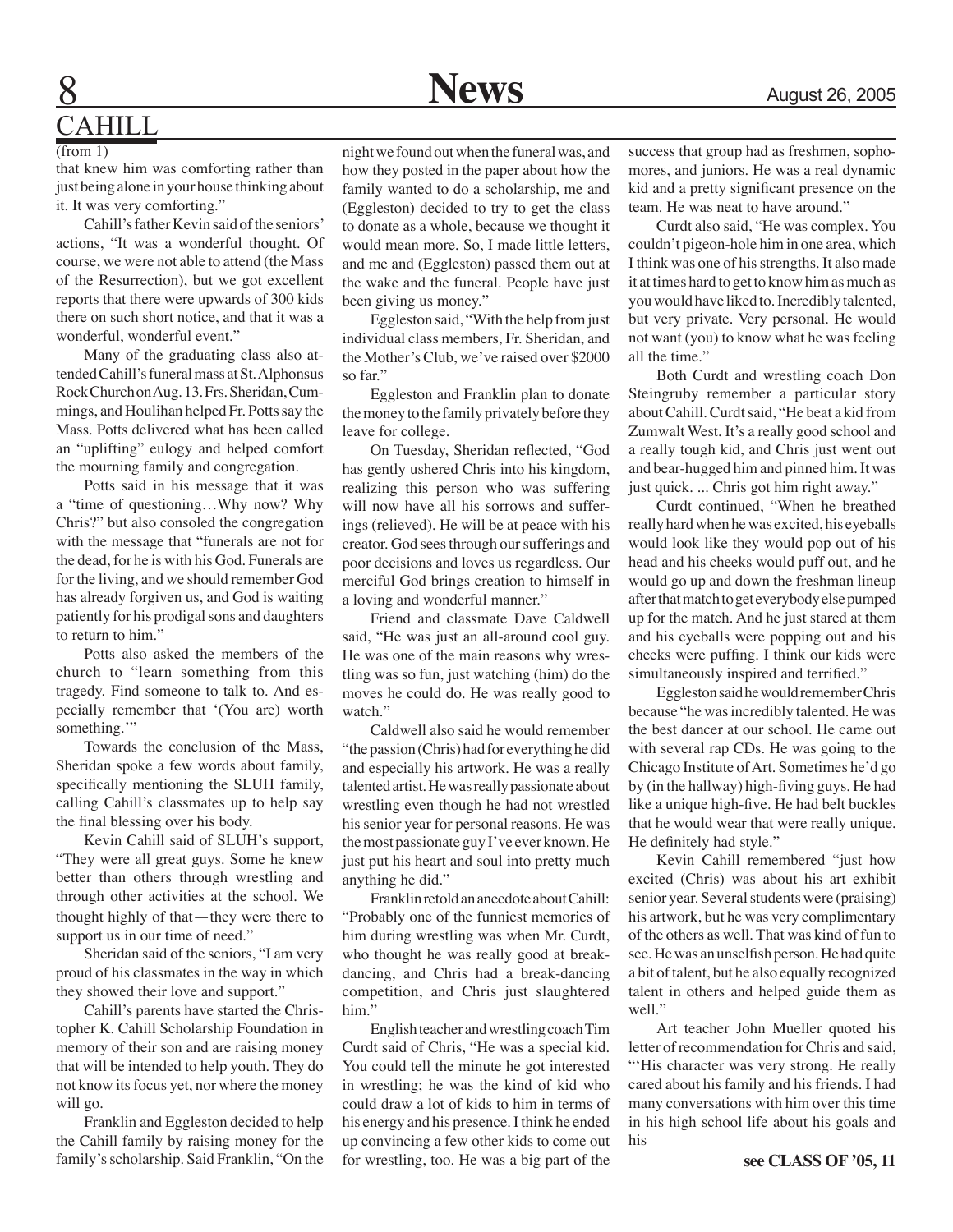### Ferrigni returns from year-plus hiatus fairly significant source of her fondness for the RETURNING TEACHERS

#### **Tony Burwinkel Reporter**

 $A<sub>year</sub>$  begins, and the warmth of summer fades into fall, many St. Louis U. High students may be unfamiliar with Rebecca Ferrigni, who has recently returned from first a maternity leave and, shortly after, a leave of absence—a total of over a year away from SLUH.

Ferrigni's newest daughter, Vivian, was born in January, 2004. Ferrigni remarks with a smile that Vivian is a "bruiser" child, and has sustained more than a few injuries during unsuccessful campaigns against sharp stationary objects.

Ferrigni's two children, Vivian, age one and a half, and Emma, age three and a half, are enrolled at Child-Garden that, coincidentally, is a senior project site. When asked if she feared the mental or physical scarring of her children at the hands of negligent SLUH seniors, she responded, perhaps a little too confidently, that she did not.

For Ferrigni, returning to SLUH this year was an easy choice. After her husband returned to school to earn a higher degree, it became necessary for her to return to work for at least a short while. In addition to

providing financial support for her family, she felt that, even after nearly ten years of teaching at SLUH,

she had left her career here "unfinished." Although Ferrigni did concede that a school was the generally handsome/charming student body, she also added, "SLUH has a great faculty, and a very motivated and

challenging student body."

Ferrigni teaches sophomore geometry, junior Advanced Algebra 2/Trig, and a senior pre-calc class. She also assists Jeff Harrison, S.J., in the organization of the Senior Service projects, acting as a go-between for the students and service agencies by organizing letters and other such correspondences in the preparation for projects.

F e r r i -

gni has an office in both the Math Department and the Pastoral Office.

#### **Dan Everson Reporter**

To support the social studies depart-<br>
ment, former SLUH student teacher Tom Zinselmeyer, '99, returns to SLUH this year on a full-time basis. Zinselmey-

er worked as a student teacher here during the second semester of the 2003-2004 school year. After his gradua-

tion from SLUH, Zinselmeyer attended the University of Missouri-Columbia, where he earned degrees in history and political science. He later attended UMSL to pick up his teaching certification. Zinselmeyer grad-

uated from SLUH in 1999.

He is returning to SLUH after attending the Upward Bound program for grade school students.

Zinselmeyer will teach four sections of Global History II this year. His goals for the class include helping students acquire an appreciation for history, but he also hopes "to develop (in his students) the necessary skills to help with their academics in general, not just in history." Zinselmeyer continued, "I'm always willing to help out with anything, though."

Students of Zinselmeyer's are already impressed. Sophomore Ken Homan said,

> "He takes humor pretty well,(and) he interacts well with the students." Homan added, "The classes really incorporate a lot of different things to help us understand what we're learning."

> Fellow sophomore Will Pisoni added, "He's a really nice guy, and I like his class. He knows what he's talking about."

Zinselmeyer is not only a teacher, how-

ever. As a student teacher in 2004, he helped SLUH baseball coach Steve Nicollerat with the varsity team that spring, and he worked Nicollerat's summer baseball camps for grade school students and incoming freshmen. This year, he is eager to return to Jr. Billiken baseball. "Hopefully, I'll be in-

### replenishes Zinselmeyer stock

PHOTO BY KYLE KLOSTER

**Ferrigni.**

volved with the baseball program again this year," Zinselmeyer said. "I just wanted to be a part of the faculty that has inspired me to be a good person," Zinselmeyer explained. "Giving back to the community that I was a part of," is also important to Zinselmeyer. In short, the history teacher noted "something special" about SLUH that made him want to come back.

#### Announcement

This year, Mr. Chik invites all SLUH students to attend the Missouri Catholic Conference Annual Assembly in Jefferson City on October  $1<sup>st</sup>$ . The 1-day event (from 9:30 - 4:30) on a Saturday will host Fr. Tadeusz Pacholczyck, Ph.D. as keynote speaker with workshops regarding important topics such as criminal justice, the death penalty, abortion, stem cell issues, and more. In addition, there will be a Youth Mock Legislature in the Senate Chamber in the afternoon, for anyone interested. The day is free, busride included, but spaces need to be reserved. Please e-mail Mr. Chik by the end of the month at chik@sluh.org if interested.



**Zinselmeyer.**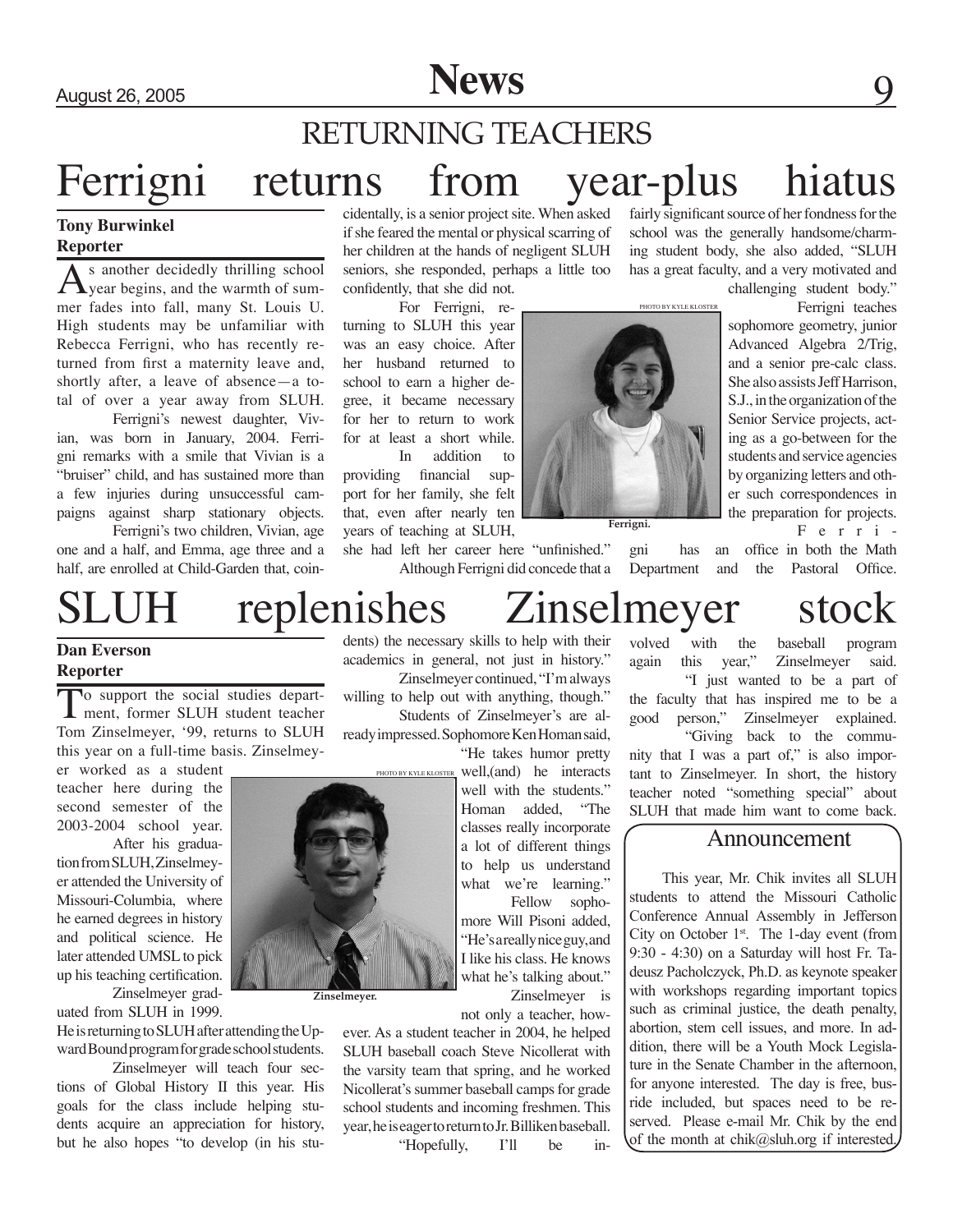

# PN 70

(from 3)

not hesitate to contribute to it. As stated in our Editorial Policy, "every member of the SLUH community is welcomed and encouraged to submit a letter to the editors." We will consider publishing any letters that relate to issues within the SLUH community. However, we, the editors, reserve the right to not print an opinion if we deem it to be "vulgar, tasteless, or otherwise inappropriate," although we are always willing to help writers refine their works to a printable level.

In one last note, we have once again changed our masthead. The *Prep News* staff decided that the likeness of the statue of St. Louis lacks a concrete, specific connection to SLUH. St. Louis' main connection with our

No. 1 AP

 $(from 3)$ 

Last year, the 337 students who took AP tests took a total of 740 tests in 20 subject areas, and of those 740 tests, 94 percent of the grades passed, with a three or higher. 71 percent of the tests received a grade of 4 or higher, and 32 percent of the tests came back with a five out of five on them.

Last year featured the most ever tests taken as well as the number of students who took AP's at SLUH. These numbers follow a trend of growth since 2000.

"Looking at the numbers, (one will) notice that we've almost explosivly increased the number of (Advanced Placement) tests given, and have had a steady growth in the performance" on these tests, noted Mark Michalski, assistant principal for academics.

Since 2000, the number of passing scores has risen steadily from 88 percent to 94, and the number of 4s and higher has taken off from 53 to 71 per cent.

Michalski called the increase and improvement a, "tremendous credit to the preperation (for the AP tests), a tremendous credit to (the students') talents, and a tremendous credit to all of the teachers, and not just the AP teachers, but every teacher since (any student has) walked in these doors."

As to the reasons for the dramatic increase in the number of AP tests taken and passed, Economics teacher Peggy Pride, whose micro- and macroeconomics classes have the top two numbers of tests taken, said, "Students feel prepared and are confident

school is through the location of our school; as such, the statue of St. Louis could be an acceptable icon for any other high school newspaper in the area.

Instead, we replaced it with a picture of the statue of St. Ignatius in front of the school. While we recognize some might misinterpret our masthead as a declaration that we are a specifically religious newspaper, that is not the message we hope to send.

Rather, we hope the statue of St. Ignatius connects the *Prep News* more with the community of our school. When each new freshman class gathers on their Direction Day, they do so beside the statue of St. Ignatius. When many sports teams gather before traveling to an away game or competition, they do so beside the statue of St. Ignatius. And anyone who has attended SLUH can

enough to jump into an AP course. … The teachers are also well prepared; they know the subject matter," which is not a slight accomplishment, because Pride continued, "An AP course is a rigorous thing to teach."

Other reasons for the increase in the numbers taken include the inclusion of new AP tests since 2000, including tests in enviromental science, computer science, and psychology, as Tom Becvar pointed out.

Pride added, "The parents love (the AP program). It saves money," because the fee to take an AP test is \$82, dramatically less expensive than the cost of that same class at a university.

Not only do parents see the value of taking AP tests, but students also realize the benefit of AP classes and tests in enhancing their profiles to help them get into the colleges of their choice.

Counselor Ken McKenna stressed that "Many colleges are in fact sending the message that they do count AP (credits) and want AP (credits) … and honors and AP classes do enhance a student's profile."

McKenna pointed out that not only do AP credits save money by dropping one class, but they can even save a year's worth of tuition if AP credits provide the help needed to finish college in four years, a schedule for college becoming ever less common.

Paul Baudendistel attributedthe increase in the number of APs taken to the move in 2001 to a seven period day, rather than the previous six periods. This switch allows more students to take elective courses, and

immediately identify the statue of Ignatius. As a newspaper, we will always report on issues specific to the SLUH community, religious or not. However, by using the statue of St. Ignatius in our masthead, we hope to encompass the numerous facets of SLUH's identity in our identity as SLUH's student newspaper.

We hope our efforts foster a yearlong earnest discussion of issues not only in the hallways and classrooms, but also in the SLUH community at large, and we thank all our readers for their time and support.

Sincerely, the *PN 70* editors—Seth Clampett, Tim Huether, Timo Kim, Kyle Kloster, Brian Krebs, and Andrew Schroeder

he believes that many students choose to take AP courses.

Baudendistel also noted that the science curriculum condensed condensed the mandatory sciences classes to fit them into three years as another reason for the increase in AP tests taken, especially on science topics.

Baudendistel commented that the increase in tests taken is a "credit to the students valuing AP courses."

At the current rate of growth, noted Michalski, this year the tests may have to be administered in the gymnasium or dance studio, because the library is no longer large enough to hold all the students taking AP tests.

Writers and Artists Lend us your pen(cils)! The *Prep News* welcomes any student interested in writing or illustrating up to the *Prep News* office. Ask your friendly community *PN* editor or Messrs Missey or Kovarik for more information.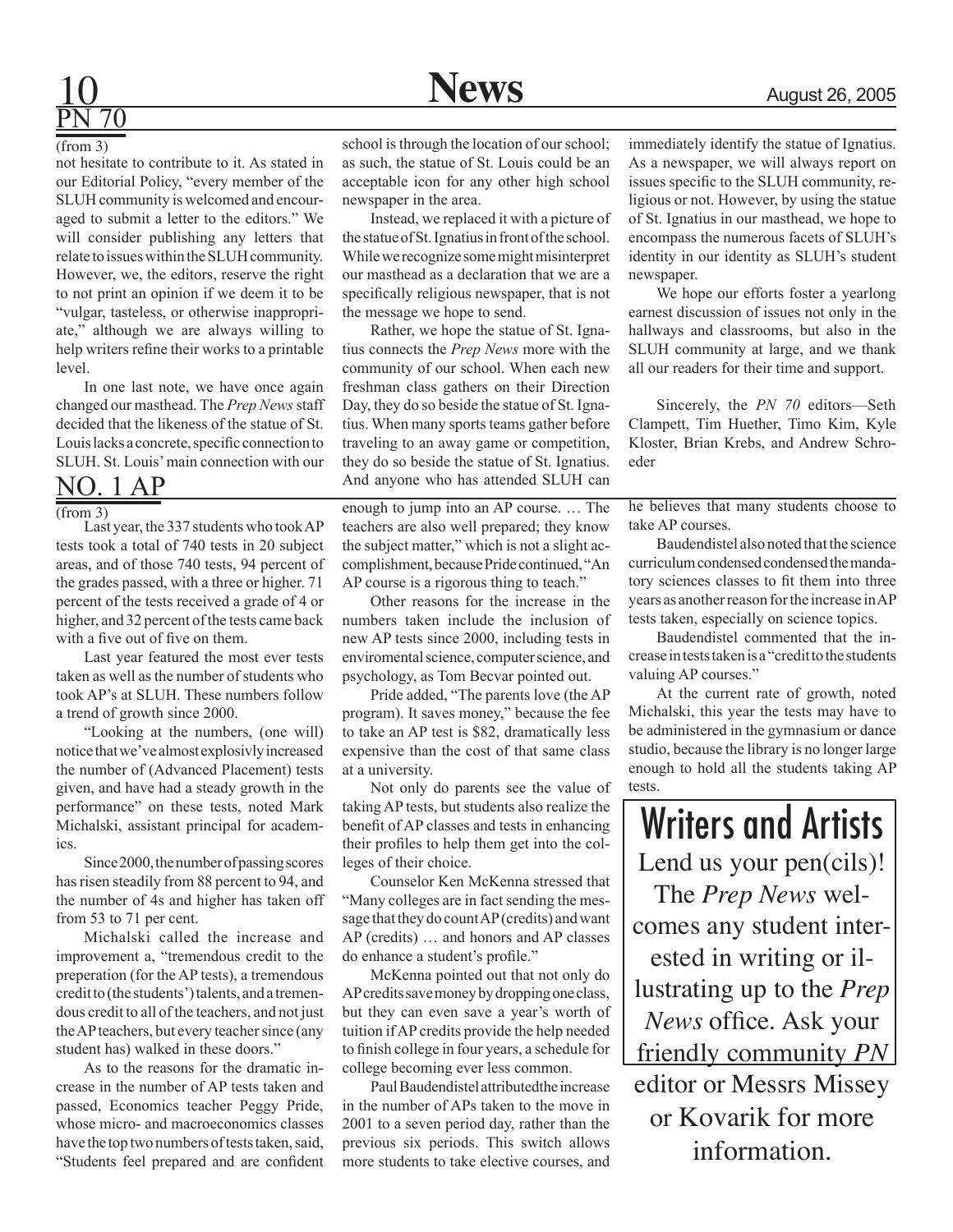### August 26, 2005 **News** 11 Class of '05

#### (from 8)

troubles in his life. He seemed to know what he wanted and how to get to that goal. I've seen a boy develop into a man with strength and character one rarely sees in a young person today.' And I really did feel that. His death really hit me hard. I was devastated to see that much potential go to waste."

Mueller continued, "The energy he had for his art, designing clothing and shoes, and the music he did, and his dance. He was a phenomenal artist. I do remember his selfportraits were the most impressive thing about him. In every one of them, he was able to express his feelings and emotions. They were amazing. I just want him to be remembered as a great artist."

Dean of Students Eric Clark knew Cahill from seeing him in the hallways, in the cafeteria, and "when he was wrestling, I used to keep up with him, trying to see how he did in his matches and stuff like that. Sometimes he would come by, shoot the

#### AUGHLIN

#### (from 1)

in Omaha, Nebraska, first as a teacher of theology and German, and later Pastoral Director, Dean of Students and Academic Assistant Principal. Laughlin has a total of 16 years of experience at Jesuit high schools.

Despite the switch from principal to president, Laughlin is confident that he can become quickly oriented to the job, "I was very fortunate in my experiences as a principal to work closely with the presidents under whom I served, and so I think to that end I had the benefit of a lot of good experience of the knowledge of what a president does."

However, said Laughlin, the transition won't happen overnight: "(SLUH) is a large institution with a long history, so some of what I'm going to learn is going to happen over time, it's not going to happen in the first month of being here. But I'm familiar with the heart and mission of the school, and honestly (I think) that drives everything else."

While some may believe the presidential change to a young lay person from a long tradition of Jesuits will be a drastic change from the position of president, Laughlin doesn't believe that is the case, "My work with Jesuit schools and with the lay colleagues that I have collaborated with and with the Jesuits and breeze, show me his artwork, and allow me to listen to some of his music, stuff like that. Chris was an enigma. It was hard sometimes to figure him out. Sometimes he could go into his own world, where he just wanted to be within himself. Sometimes he would be very, very outgoing. Always had a smile on his face, except when he went into his own world."

Clark remembered that Cahill "always used to tease me about my tennis shoes. Once you get older, and you have kids, and you have house notes and car notes and tuition and all that other stuff, fashion goes by the wayside. Especially when it comes to tennis shoes. So I would go buy (myself) some tennis shoes at Marshall's that might be Nikes or something, but Marshall's, they have the Nikes that are dated. So whenever I would come in, Chris would say, 'Mr. Clark, nice shoes, but they're from what, 1980?' He always threw a crack. That's what I'll always remember about him."

In response to SLUH's support, Kevin Cahill said, "I think that he enjoyed the wrestling program, some of the teachers he was quite impressed with: Mr. Mueller, Ms. Bugnitz, and the art department. They helped him an awful lot. I think that in terms of his camaraderie and helping other students, he was always there to do that for them. I think that he liked SLUH, but as an African American, you can feel somewhat isolated."

Sheridan concluded, "We hope that any young person with inner conflicts would share that struggle with adults who can remedy that suffering with professional care and especially, love."

In the program at Cahill's funeral, his parents thanked mourners, saying, "Whatever you did to console our hearts, we thank you so much…whatever the part. Your outpour of love is sincerely appreciated by the family of Christopher Kevin Cahill."

the Society of Jesus ... has really been about partnerships. So whereas a lot of people see this as change, and I recognize that it is, in many respects I see it as an evolution in the process of collaboration," said Laughlin.

 Laughlin continued, "I have been a great beneficiary of Ignatian spirituality and the Spiritual Exercises. So that partnership has done a lot for me personally, and I think that's why I choose to invest myself in the mission that is the apostolate that is the Society of Jesus, and the goals that the Society has for the Church and for Christ in the world."

At this point in his tenure, Laughlin feels that it is too early to form definitive opinions about anything in the school. "I'm not sure I'm at a point to say, 'Well this would be better here,' because every school has its own culture, its own history, and its own reasons for how programs evolve. Now having said that, I can be a person who forms opinions, and I think that I'm careful to do that slowly and with great humility. But I think that six months from now I would probably give you a different answer and say 'Well here are things that I think we could add to what is already a terrific program."

Focusing on Ignatius and the Jesuit formation of students, Laughlin related what he sees as the vision for the SLUH graduate:

"The history and the call of Ignatius, the call of society is not just to create competence in our students, but to create leadership in our students, to have them be so competent that they can then lead and serve the world. So it's about more than getting to a level of efficiency in society, it's about trying to get to a level of leadership in society and Christian leadership, leadership of values."

After 16 years of involvement in Jesuit education, Laughlin said, "I think I understand those values (that we want our students to achieve). Now like everybody, I'm growing in my faith, but I think that you would find that listening to different issues and situations along the way, that (our values are) going to be in the forefront in my mind."

"At some point we're tying our lesson into something bigger than just college preparation and academics," said Laughlin.

Laughlin summed up his approach to the presidency: "So I think I'm organized, I think I try to be a good communicator. I think that I try to reach out to people, and I think there's a lot of people to be reached out to. It's a big community. But I think you'd always find me necessarily reflecting on how those things fit into the mission and vision."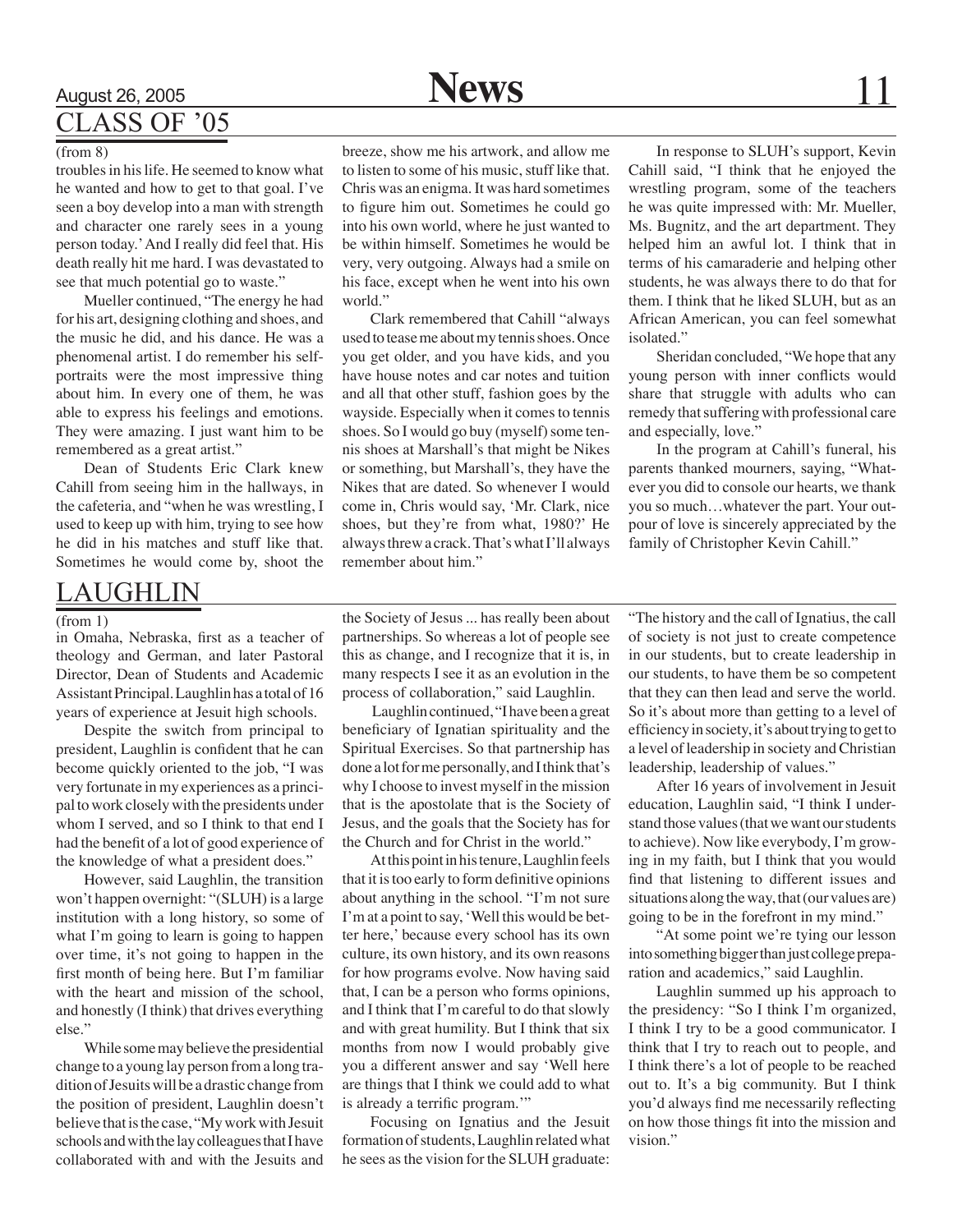### **12 News** August 26, 2005 examen

#### (from 2)

before bed. History teacher Jeff Harrison, S.J. explained that the Examen fits into the Jesuit principle of "contemplation in action."

Harrison continued, "We don't stop and go to the chapel and have a ton of prayers like monks do. We stop in the midst of everything else going on. It's a moment of recollection, of looking over everything in the day and (asking) yourself 'Are you doing these things for the greater glory of God?'"

Harrison then added some history as to how the Examen developed. In the  $12<sup>th</sup>$  century, monks were called in from the fields six times a day to meet in the chapel for prayer. However, Ignatius saw that his everyday work was also done "For the Greater Glory of God." For that reason, Ignatius created the Examen, based, once again, on this principle of contemplation in action.

SLUH is not the first Jesuit high school to observe the Examen. Both Brophy High in Arizona and Marquette U. High in Milwaukee have also adopted the exercise.

Computer teacher Tim Rittenhouse observed the Examen at Brophy last fall during a JSEA technology meeting. Walking outside with a few hundred students after being led over the P.A., Rittenhouse witnessed every person in the vicinity stop moving and become silent. Rittenhouse added, "There was a guy cutting grass, and he stopped."

Said Rittenhouse, "I was moved by it because it's a school similar (in) size to us. It appeared to be something that was taken seriously by everyone that worked there or was a student there."

Even though the exercise is "explicitly spiritual and religious," according to Stewart, those who don't consider themselves spiritual are invited to just "relax and reflect on the day."

Congratulations to two SLUH faculty members on their marriages over the summer: Ms. Mary Beckemeier is now Mrs. Mary Russo, and Ms. Kate Thaman is now Mrs. Kate Hochmuth.

(from 1)

pushed the dirt back in in eight-inch layers and compacted it with the heavy equipment," Kovarik said.

2K OR NOT 2K

"We used 70-80 yards of concrete, which equates to seven to eight cement mixers to fill each hole," said Director of Facilities Patrick Zarrick.

As the first four holes were plugged earlier this summer, two more surprise sinkholes showed up. One appeared just south of the soccer field construction site next to utility lines and bordering the property line, while the other appeared right next to East Road and a large sewer.

Because the two new sinkholes appeared in such tight spots, they could not be excavated and filled like the previous four. Instead, the contractors poured water into the new holes in an effort to find the "throats." When they found the "throats," they pumped concrete into the bottom of the holes until it bubbled back up to ensure that the holes were filled.

Steps have been taken to prevent any undetected sinkholes from appearing in the future.

"We dug dirt out of the track area to a depth of about ten feet and then re-compacted it just for the chance that we could encounter any sinkholes that have not yet surfaced," Zarrick said. "The added costs due to the sinkholes were really minimal," he added.

After the sinkhole crisis was taken care of, work began on the new athletic fields. Sewer lines and irrigation systems are being put in, and the installation will continue into next week.

Just yesterday, crews began laying Bermuda sod on the outfield of the baseball field.

"We had Mr. Nicollerat down for a ceremonial picture," Zarrick added as a side note.

Next week, much more work will be completed on the baseball field. The clay and sand mixture will be delivered for the infield, the infield irrigation system will be laid, and the infield turf will be installed. The concrete dugouts will also be poured. The final touch on the baseball field will be a row of evergreen trees that will be placed just over the outfield fence so the batter will be able to see the ball coming from the pitcher. In addition, the trees will provide an aesthetically pleasing border between the campus and the warehouses south of the field. Barring any major setbacks, the baseball field should be ready for baseball season in the spring.

The inside curb of the track, which separates the track from the soccer field, is also being poured in right now.

"That's important because once that curb is poured, then the drainage and rock layer can be installed on the soccer field, and the turf can be laid on top of that. So, once we get the inside curb, the track guys can continue their work, and the field guys can come in and do their work," Zarrick said.

As far as completion dates, "The soccer turf should be ready sometime this fall. It's questionable whether any games will be played on the new soccer field this fall, although it's possible. Thankfully, we're okay with our current field," said Zarrick.

The fate of the track season is more questionable. Hopefully, the asphalt that goes under the rubber track will be laid before winter. However, laying the rubber track material will be tricky because it will not be ready before winter, and it must be above 60 degrees to be heated properly. So, for all of the track fans out there, pray for an overcast Groundhog Day next February.

Perhaps the biggest issue directly related to the construction will be the parking predicament this spring. Two years ago, the school had approximately 600 parking spots. Right now, there are only about 400 spaces at the school's disposal. The seniors will continue to park in the senior lot, while the juniors will be scattered behind the stadium, the gravel lot, and the Science Center lot.

"We really would ask the juniors to—I know it's a little longer walk—but to park in the far southern end of the Science Center lot. We are very appreciative of the Science Center allowing us that many spaces, and we really need the juniors to work with us," Zarrick said.

The problem really comes in as more sophomores start to drive and the school has no place for them to park.

"We're pleading that any students that can carpool do so this year. … This is just a one year problem. … Next year, we'll have close to 800 spaces," said Zarrick. The new parking lot should be completed next spring, in time for summer vacation.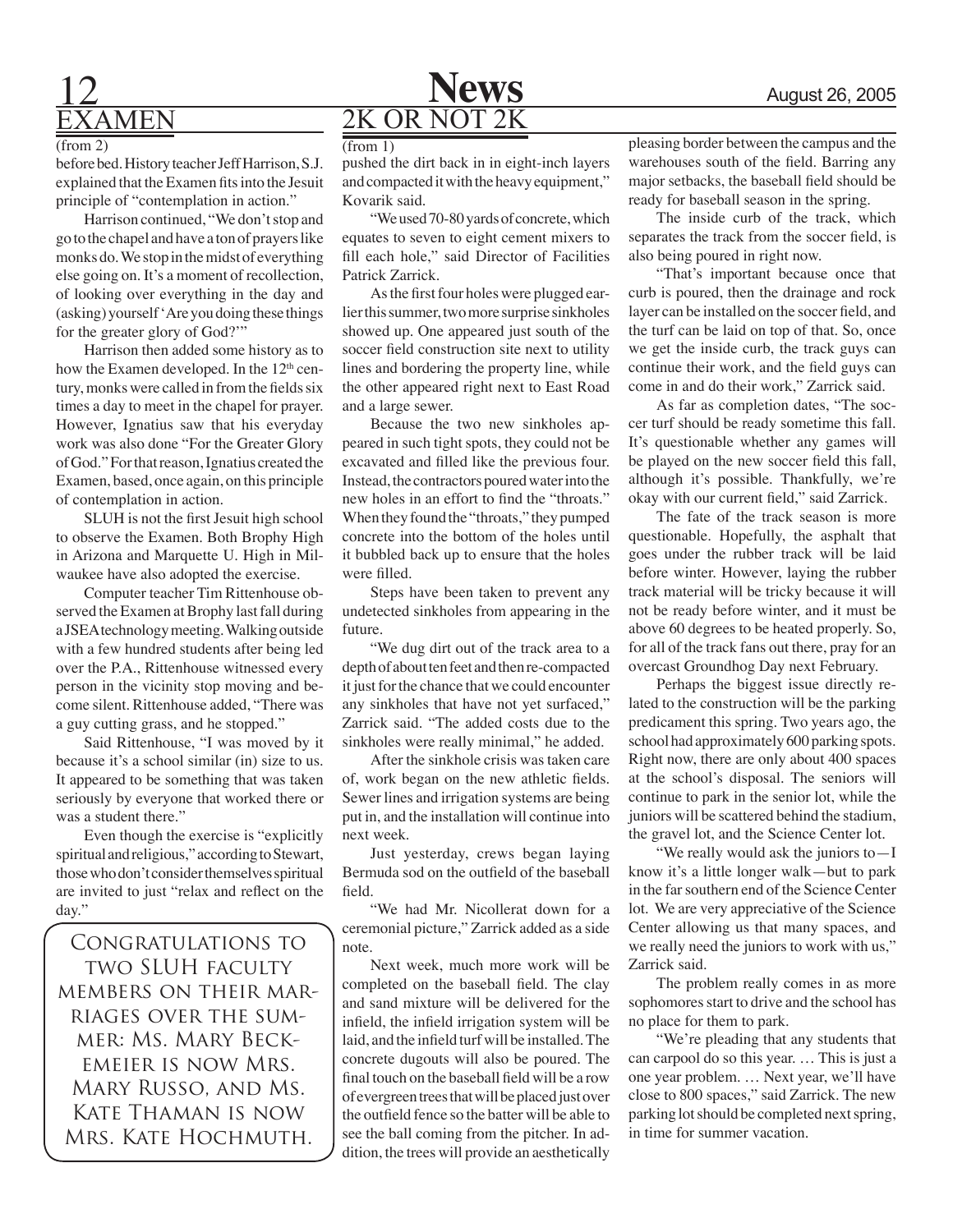### **News**

### $(from 1)$

Rice said.

As the week progressed, rumors of forged tickets and exorbitant fees being offered for tickets abounded. One student reported seeing another student announce in the library that he would "give 50 bucks to anyone for a mixer ticket." Another student related a story of how he was offered 120 dollars for six tickets by the mother of a student at a local girls' Catholic school.

Even more students made comments about distributing forged tickets, often to be sold to unsuspecting students for a profit.

"STUCO is doing its best to take precautions against counterfeiting," said STUCO sports officer Connor Cole.

Even though all Jr. Bills are guaranteed attendance to the mixer, many other area students will be left out. A certain number of tickets were allotted by STUCO to various private schools in the area, including 75 tickets to each of the schools in the Metro Catholic Conference (DeSmet, Vianney, CBC, and Chaminade) and 300 to each of what STUCO considers the four larger girls schools (Cor Jesu, St. Joe's, Nerinx Hall, and Ursuline).

"(STUCO) felt that those were the four girls' schools that sent the most girls to (last year's) mixer," said Rice.

Seventy-five tickets were also given to each of the four smaller girls schools (Visitation, Villa Duschene, Notre Dame, and Rosati-Kain).

"It isn't a lot (of tickets) at all," Rice admitted.

Many students agree.

"My freshman year, the SLUH mixer was a great memory and this year I think it might be a huge disappointment. I wasn't even granted the chance to get a ticket," said a CBC sophomore who wished to remain anonymous.

"I personally think that (SLUH) shouldn't have made those changes," said Cor Jesu sophomore Abby Mueller. "It was a good time to have so many people there last year, and this year it doesn't seem like there will be that many people (at the mixer)."

"I guess there were problems with the mixers last year, so it's kind of understandable. But I've heard that other girls' schools and other guys' schools have all run out of tickets, so I don't know if that many people

are going to go this year," commented SLUH junior Jack Kelly.

However, Kesterson urged people to be patient.

"In talking with the administration, this is something that we all agreed needs to be done to try to eliminate any of the problems that we've had in the past, and hopefully limiting the numbers will do that. But whether it does or not remains to be seen … . It's certainly not a perfect system. To limit numbers, you can't get tickets to everybody who wants one, which is unfortunate. (STUCO) had to cut the tickets off somewhere. The system is a work in progress; it will be open to reevaluation."

Rice said that STUCO "felt a little restricted by the attendance limit. Around 3,700 people attended last year, so we're down about a thousand students this year. And when you consider that of that 2,700, about 1,000 will be SLUH students, that's 1,000 less kids that can attend."

While STUCO is almost certain that every one of the 2,700 tickets will be used Friday night, Cole said STUCO will be using a clicker to count the number of people coming into the mixer. If that number does not reach 2,700 after all of the ticketed students have entered, then STUCO will begin letting any students who don't have tickets into the mixer until the quota is met.

The new ticket system isn't the only new measure being taken by administration and STUCO to ensure a more controlled mixer environment. One in five attendees will be subjected to a breathalyzer test, a measure put in place because "there were kids that were drinking (at mixers) last year," said Assistant Principal for Student Affairs H. Eric Clark.

"There will also be more chaperones, there will be police presence, and there will be parents (at the mixer)," along with the usual faculty chaperones, Clark said.

 The emergency resurfacing of the gymnasium floor taking place this week added to people's worries about the mixer, leaving many to wonder if the gym would be available for Friday night.

"We're going to be able to use the gym," Clark stated. "What (the contractor) did was, they sanded (the floor), they're going to paint it, but they're not going to wax it yet, so we'll still be able to use it."

As with last year's affair, tonight's mixer will be held both inside the gym and outside, with a DJ in the gym and a DJ in a tent located outside on the Upper Field, so any inclement weather should not halt the mixer.

Despite the general discontent that seems to be surrounding this year's mixer, at least a few students remain optimistic.

"Last year was too crowded in the gym," said sophomore Louie Monnig. "With fewer people, we will all have a lot more room."

Concluded sophomore Andrew Bouquet: "I'm a little disappointed in the decreasing of numbers, but I think it'll still be fun."



"Tired" credits

**Editor in Chief:** Tim "languid" Huether **Sports Editor:** Andrew "bushed" Schroeder

**Features Editor:** Seth "worn out" Clampett

**Photography Editor:** Kyle "zonked" Kloster

**Editors:** Timo "torpid" Kim, Brian "crabby" Krebs

**Core Staff:** Tim "pooped" Malecek, Andrew "beat" Mueth, Jim "dog-tired" Santel

**Reporters:** Tony "lethargic" Burwinkle, Mike "dragging" Eilers, Dan "droopy-eyed" Everson, Tim "Eeyore-like" Glaser, Killian "gone" Hagen, Greg "weary" Mantych, Justin "dead to the world" Rottger

**Computer Consultants:** Mr. Jon "sleepmode" Dickman, Mr. Zach "screen-saver" Ketteler

**Moderator:** Mr. Steve "phlegmatic" Missey

**Advisors:** Mr. Frank "plumb tuckered-out" Kovarik, Mr. Tom "soporific" Broekelmann **Editors Emeritus:** Greg "sluggish" Fox, Alex "sleepy" Sciuto